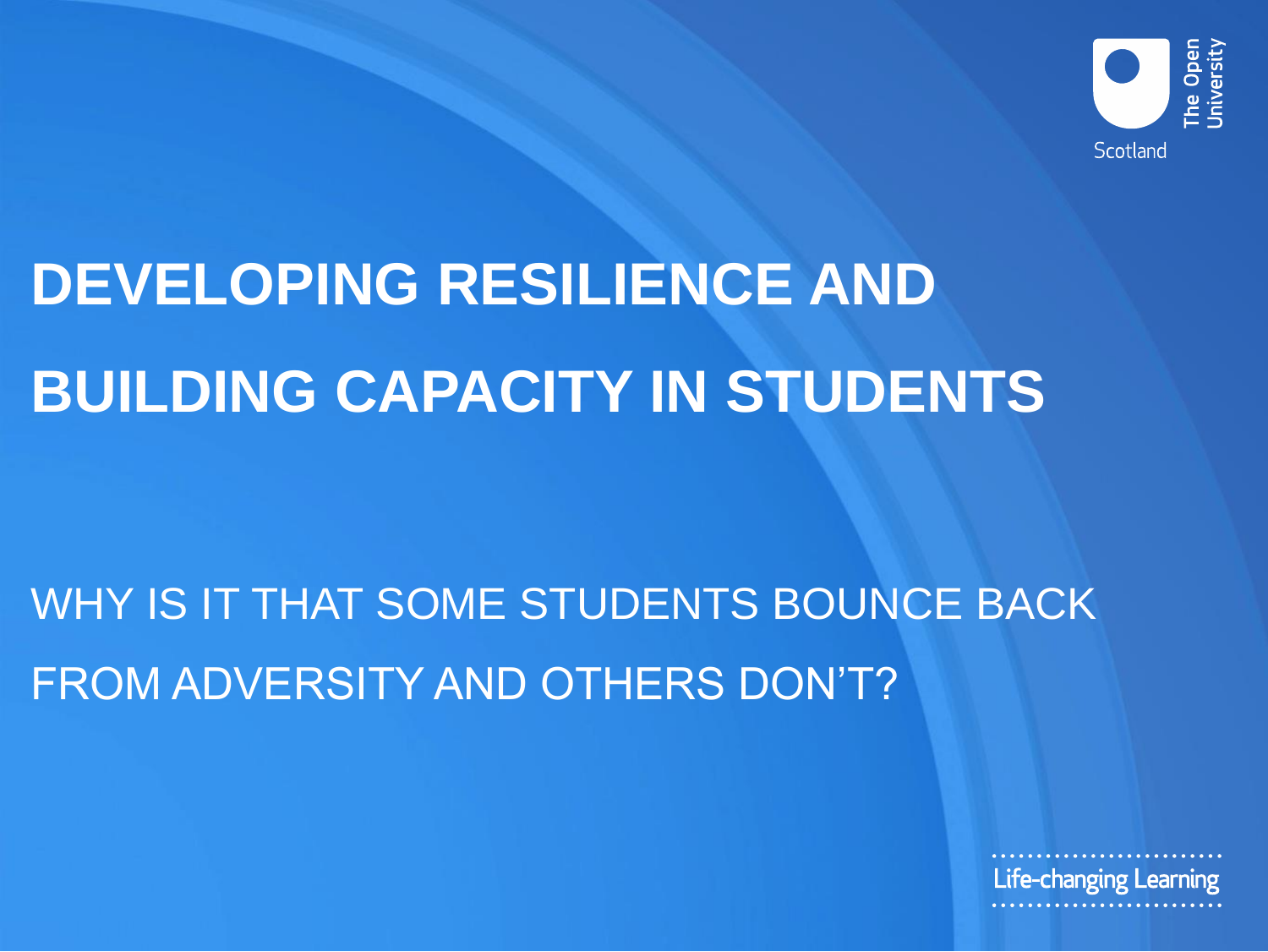## **Resilience (as a notion)**

#### What is it?



(Source: Calvin and Hobbes by Bill Watterson, October 28, 1995. No permissions granted for reproduction)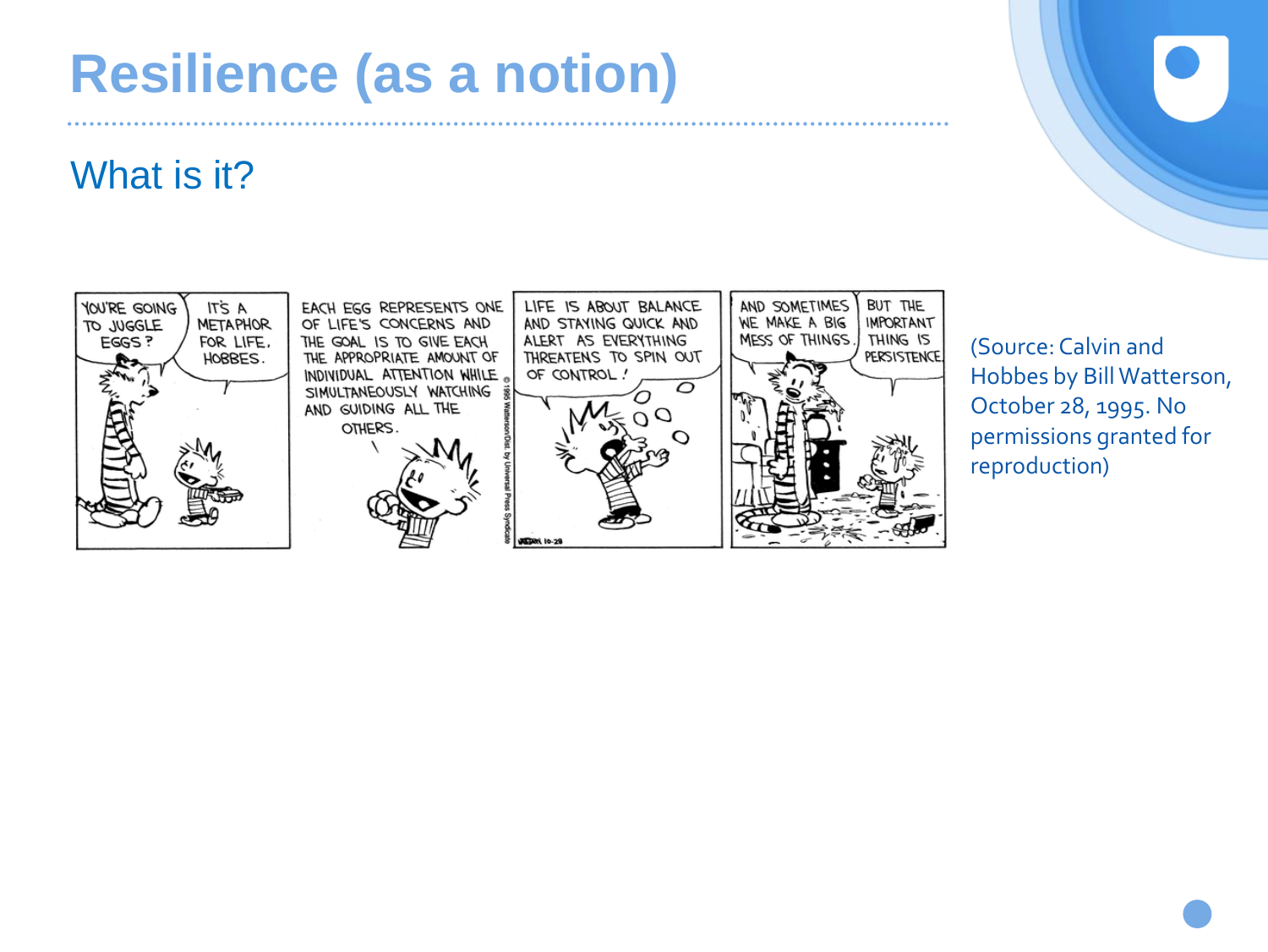Burgeoning interest in resilience as a *concept* – starts in ecological thought and spreads widely and rapidly…

"Resilience is now the top priority for the sustainable development and international aid agenda, key to international security concerns, from cyber conflict to the war on terror, and vital for disaster risk reduction, conflict prevention, climate change, and social, economic and institutional development"

([Chandler, 2014:](https://books.google.co.uk/books?hl=en&lr=&id=AWqLAwAAQBAJ&oi=fnd&pg=PP1&dq=Chandler,+2014+resilience&ots=NW7jgC_Sg9&sig=oko0iK-ycK877Tis4aaLRln8r38#v=onepage&q=Chandler%2C%202014%20resilience&f=false) 1)

"… in the last decade become one of the key political categories of our time" [\(Neocleous, 2013: 3\)](https://www.radicalphilosophy.com/commentary/resisting-resilience)

BUT

"It's a word that is somehow so conveniently vacant that it manages to be profound and profoundly hollow"

([Sehgal](http://www.nytimes.com/2015/12/06/magazine/the-profound-emptiness-of-resilience.html), 2015: no pagination)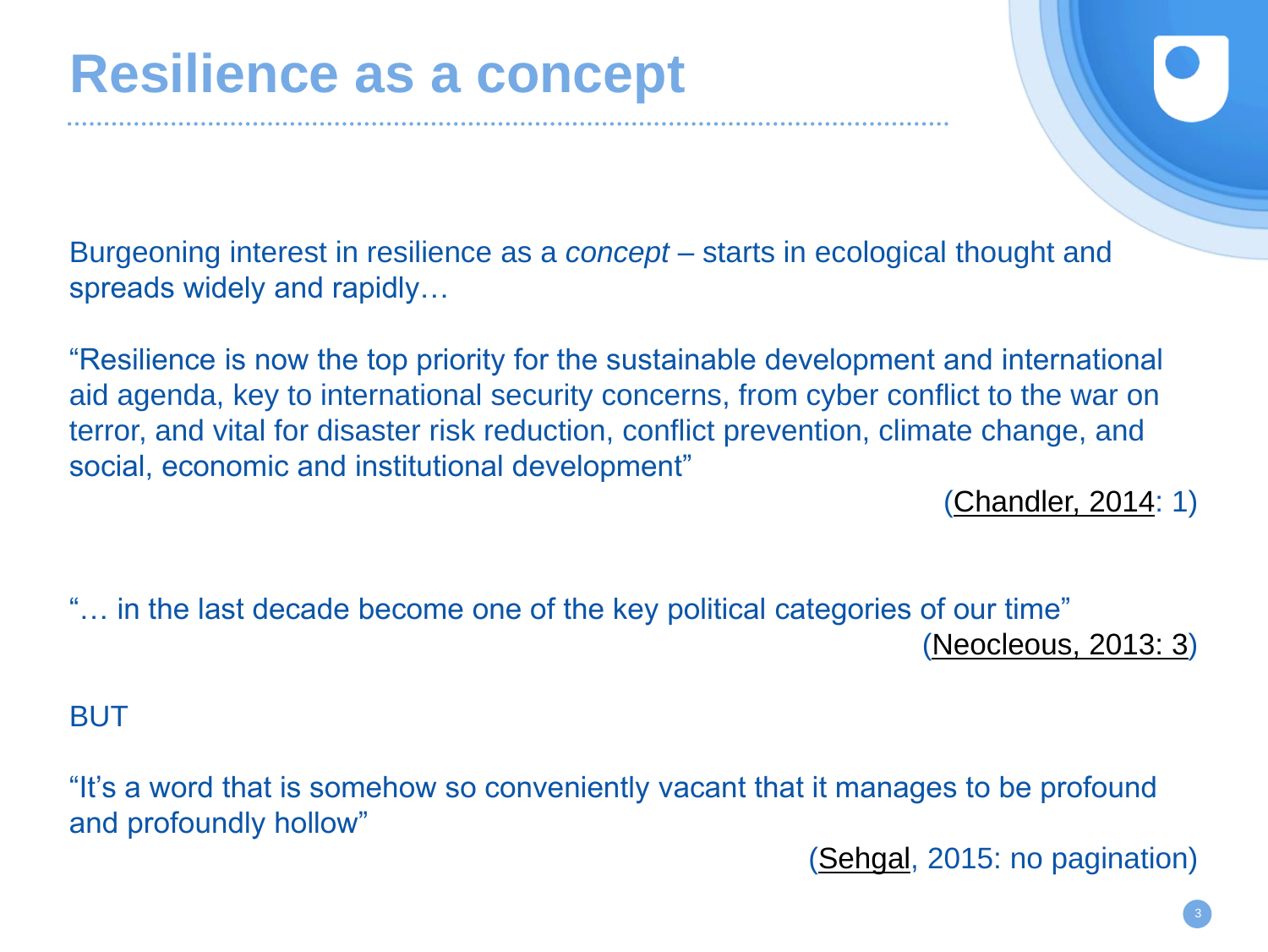## **Learning Resilience**

#### **Defining resilience in Higher and Further Education**

OED - "[t]he capacity to recover quickly from difficulties; toughness"

"Resilience can be defined simultaneously as the ability to recover rapidly from difficult situations as well as being the capacity to endure ongoing hardship in every conceivable way"

(Walker *et al*[, 2006: 251\)](http://www.tandfonline.com/doi/abs/10.1080/03055690600631184).

"One of the key qualities of the effective real-life learner"

(Wells and Claxton, 2002: 28)

"positive adaptation within the context of significant adversity"

[\(Luthar et al, 2000: 543](http://onlinelibrary.wiley.com/doi/10.1111/1467-8624.00164/full))

"a basic strength"

[\(Reivich and Shatte, 2002: 59\)](https://books.google.co.uk/books/about/The_Resilience_Factor.html?id=Ons_LmZYdyQC&redir_esc=y).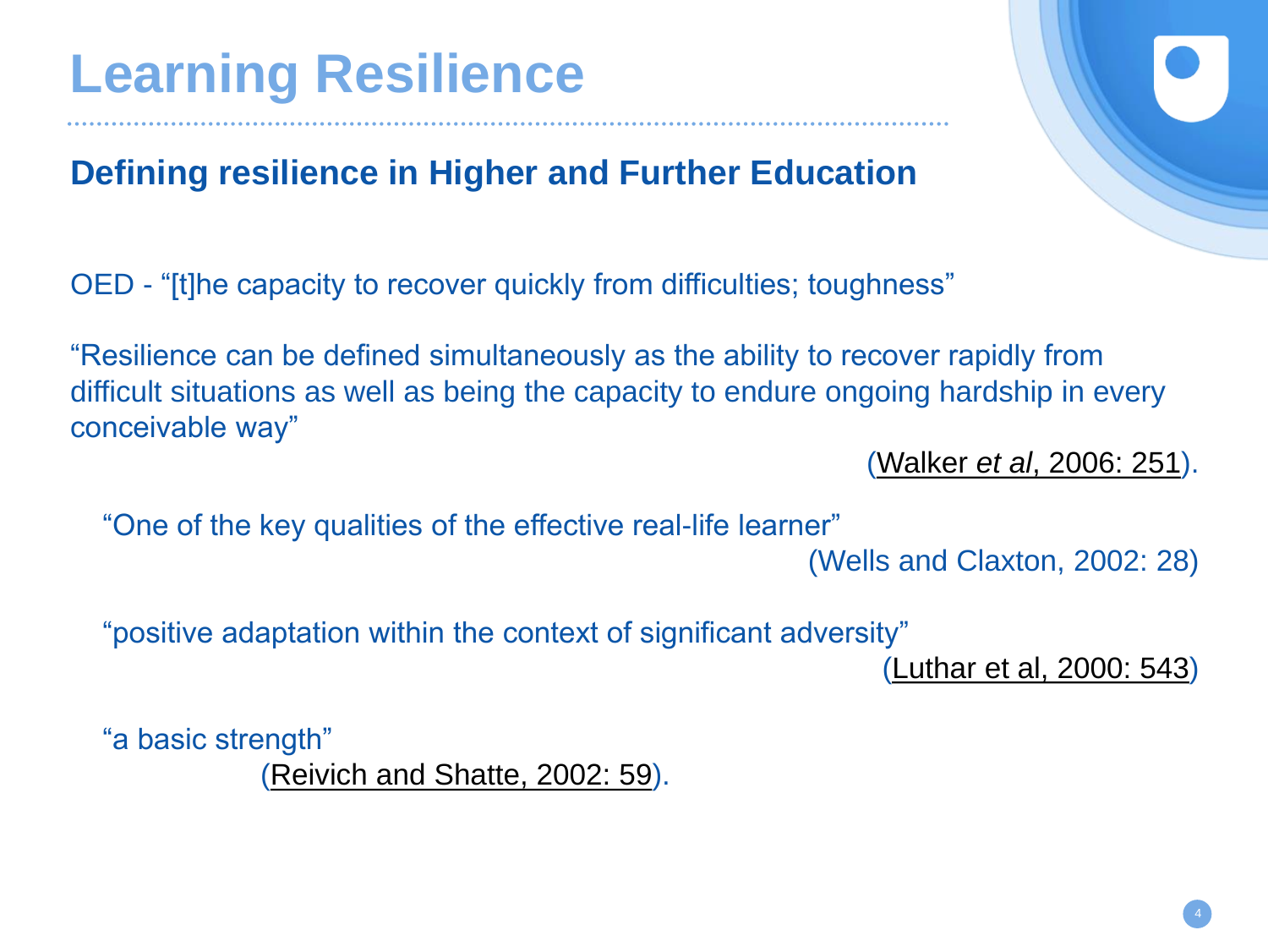

**What makes a student resilient (or not)?**

We all know that what makes students leave ≠ understanding what makes them **stay…** 

**So:**

**1. What makes your students stay? What helps them recover from difficulties?**

**2. What are the reasons for some withdrawing (passively and actively)?**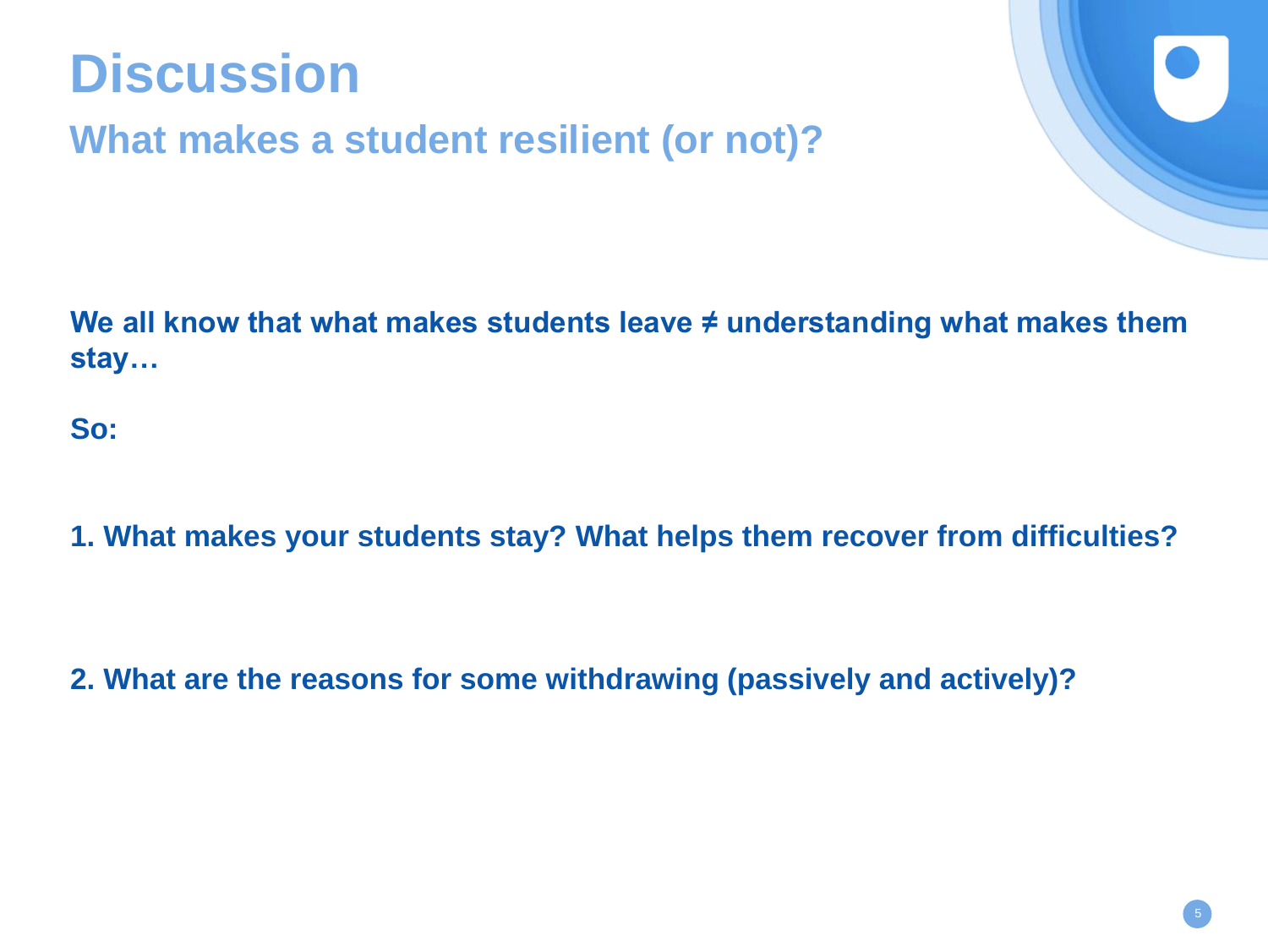## **Key features of resilience thinking**

Summary of recurring features in literature

- Distinction between **crisis or endurance** or long and short term resilience (note also the use of 'buoyancy')
- Importance of **risk and protection** factors and ability to use these in analytics work
- Scale debates resilience in face of disappointing essay grade vs bereavement (again, idea of 'buoyancy' here to mark distinction)
- Centrality of recovery and **toughness** of the individual
- That resilience is **not innate**, but is a set of **learned/developed** skills or qualities
- That resilience is **dynamic**
- And *always* **entwined with transitions** (between modes of study, subjects, levels, moving from work to study, etc.)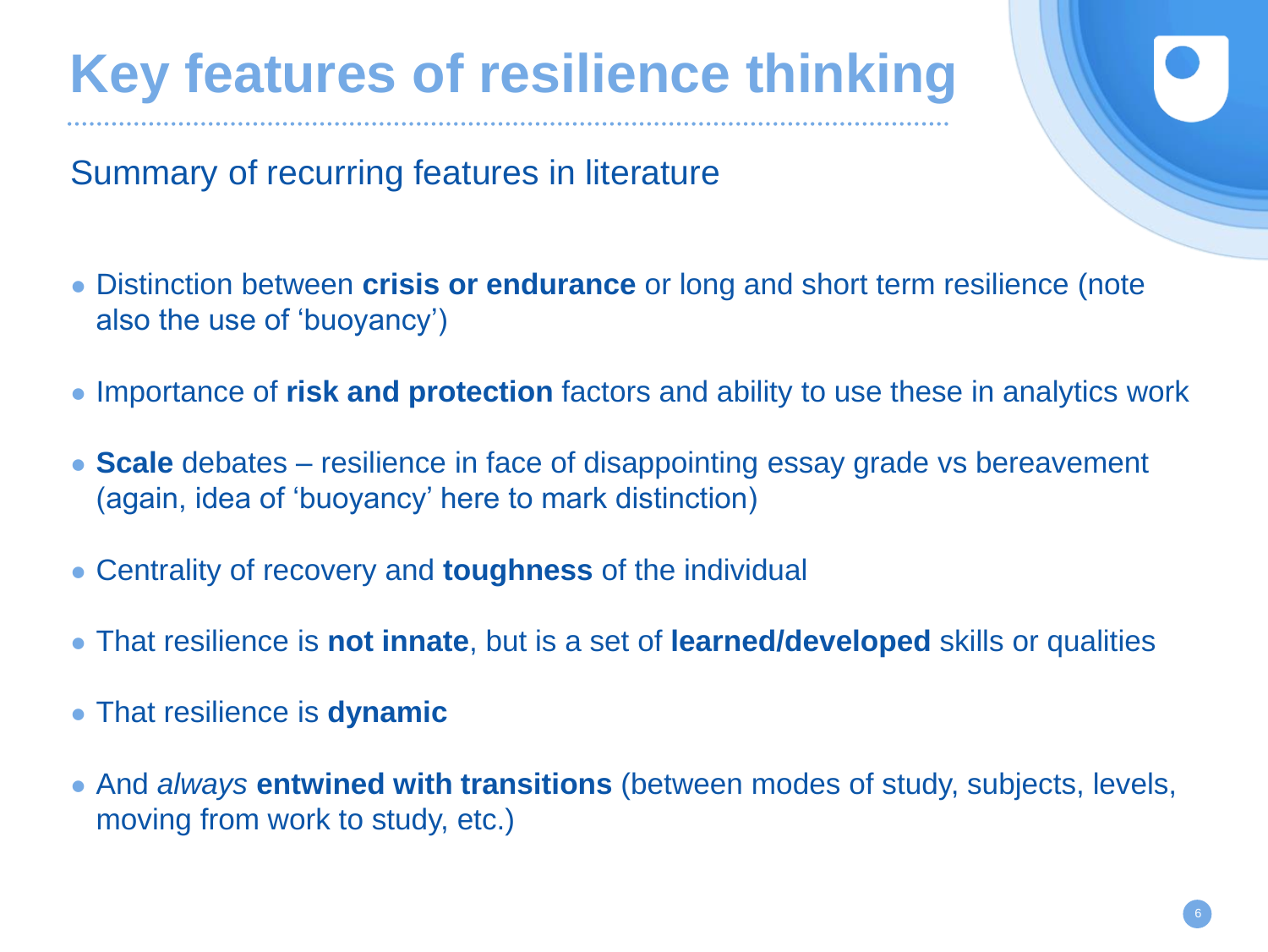A starting point



**The UK Higher Education Academy, suggest that resilience is "the ability to survive and thrive in the face of challenges", adding that:**

**Resilience is often referred to as a collection of skills that can help an individual perform under pressure. In the higher education context, students face various pressures, from the creation of their adult identity, to examinations, everyday peer pressure (both verbal and non-verbal), to the long-term uncertainty of their careers. A tutor has an important role to play in developing a learner's resilience. Resilience is a unique skill that enables an individual to perform under pressure.**

**<https://www.heacademy.ac.uk/enhancement/definitions/resilience>**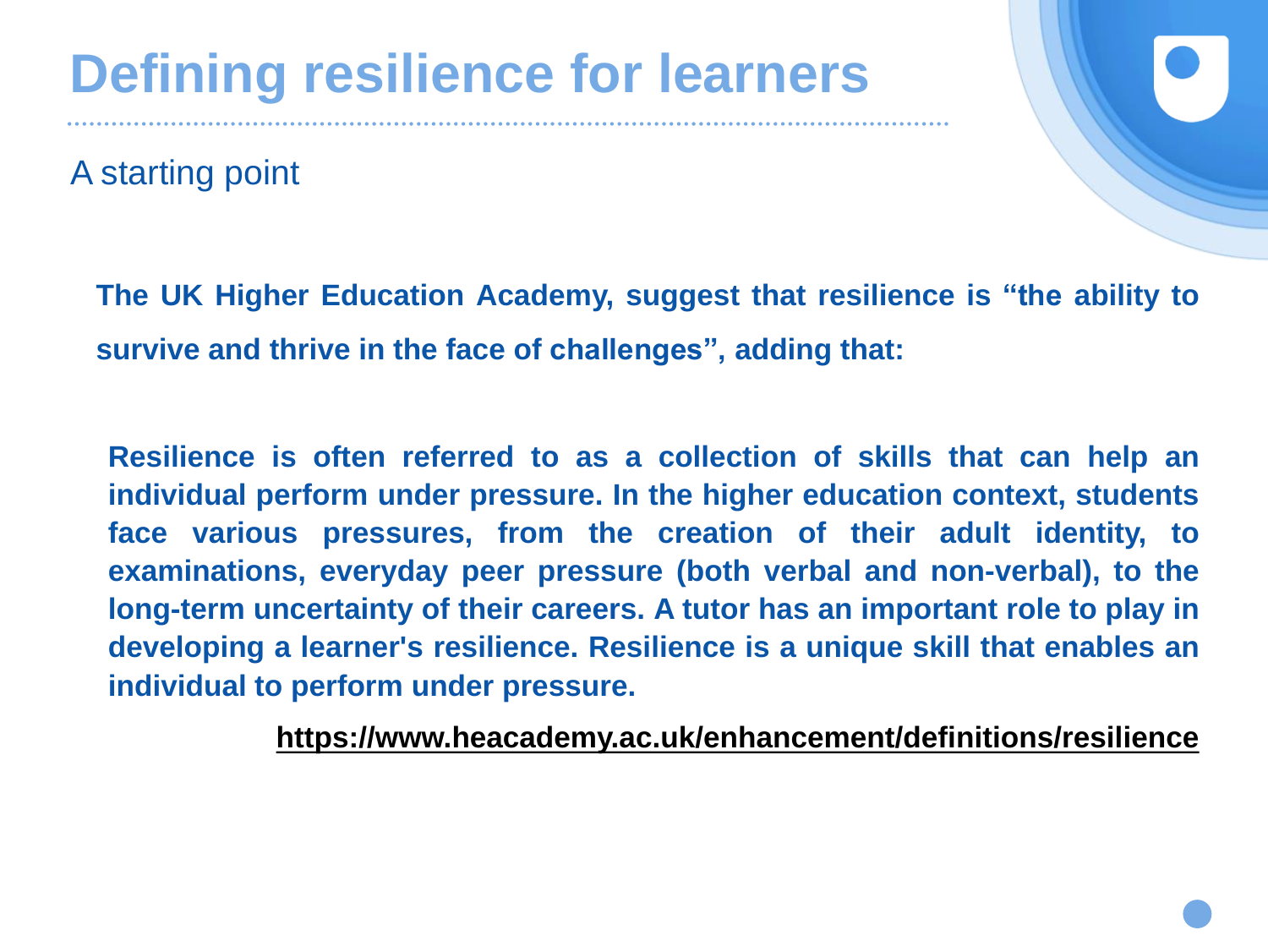"… it's difficult to accept that someone has the same belief in their capabilities or responds to adversity in the same way irrespective whether we are talking about relationships, bereavement, learning or health"

[\(Cassidy, 2015](http://journal.frontiersin.org/article/10.3389/fpsyg.2015.01781/full))

"The nature and extent of resilience is best understood, then, as a dynamic within a social system of interrelationships … [which] is particularly relevant to understandings of resilience among adults over their work and life span"

[\(Gu and Day, 2013: 25](http://onlinelibrary.wiley.com/doi/10.1080/01411926.2011.623152/full))

See also [Friedli, 2009;](http://www.euro.who.int/__data/assets/pdf_file/0012/100821/E92227.pdf) [Wilems, 2012;](http://www.jofdl.nz/index.php/JOFDL/article/view/104) [Martin, 2015](http://www.emeraldinsight.com/doi/abs/10.1108/JME-05-2015-0015); and [Evans and Hardaker, 2015.](http://www.emeraldinsight.com/doi/abs/10.1108/JME-06-2015-0020)

### **Acknowledging this is perhaps even more important for distance learners…?**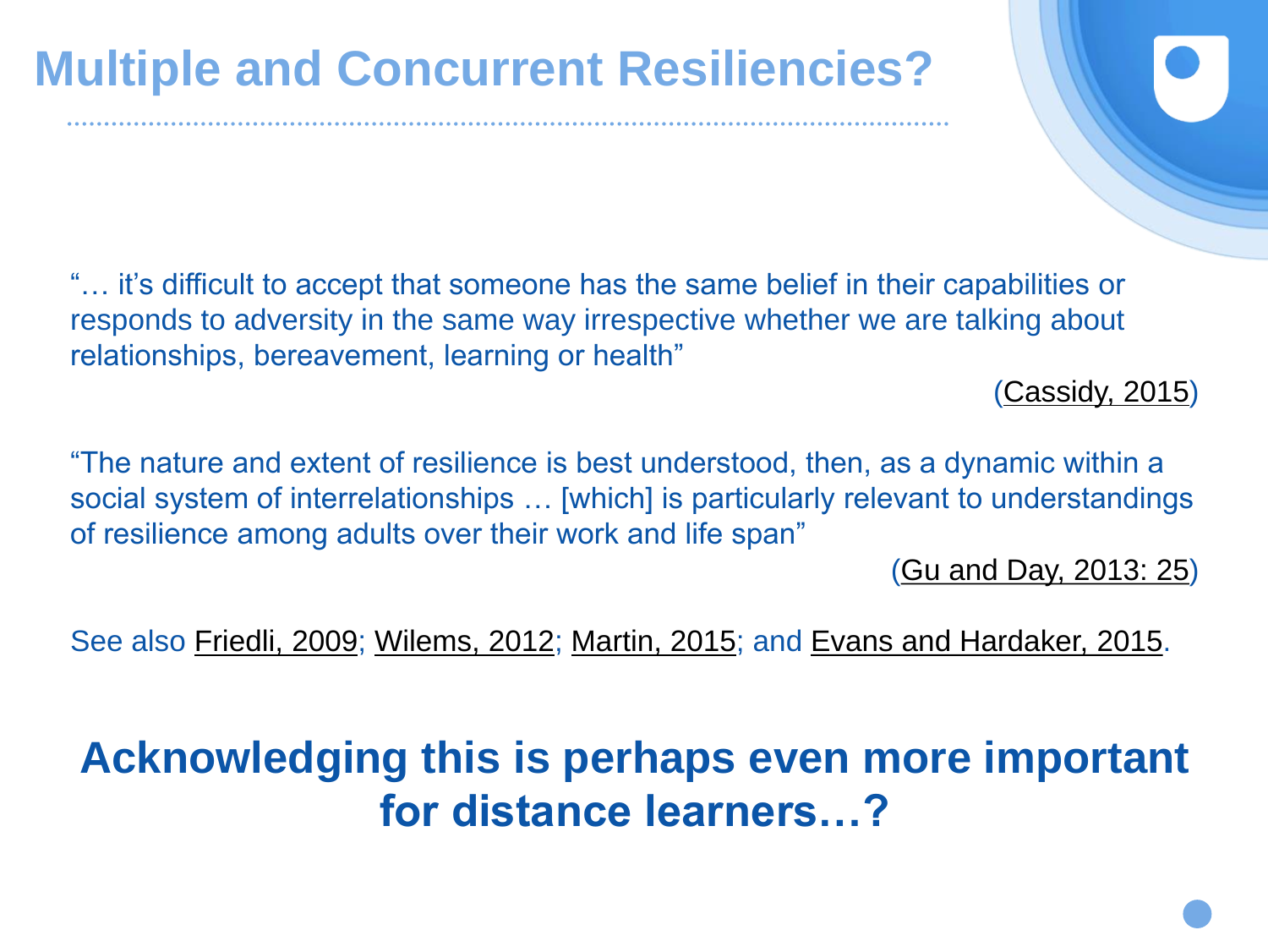Gale and [Parker](http://srhe.tandfonline.com/doi/abs/10.1080/03075079.2012.721351) (2014) - Success in transitions related more to capacity than capability… same principle should apply to resilience

[Caruana](https://www.heacademy.ac.uk/system/files/c-sap_literature_review020811.pdf) *et al* (2011) point out that

"…recent approaches have moved away from both universalistic and deterministic conceptions of resilience as 'inherent' or 'pre-existing' personal traits of an individual or group towards the recognition of locality, communities, and the continuous development and negotiation of identities and autonomous selves."

As [Hoult \(2013: 46\) p](https://www.beds.ac.uk/jpd/volume-3-issue-1/resilience-in-adult-learners-some-pedagogical-implications)uts it, the emerging consensus is that "resilience is teachable, or at least... it is possible to create conditions where it may flourish".

Much has been and is being done on the former, but we need to be sure we don't lose sight of the latter.

Conditions matter. Circumstances matter.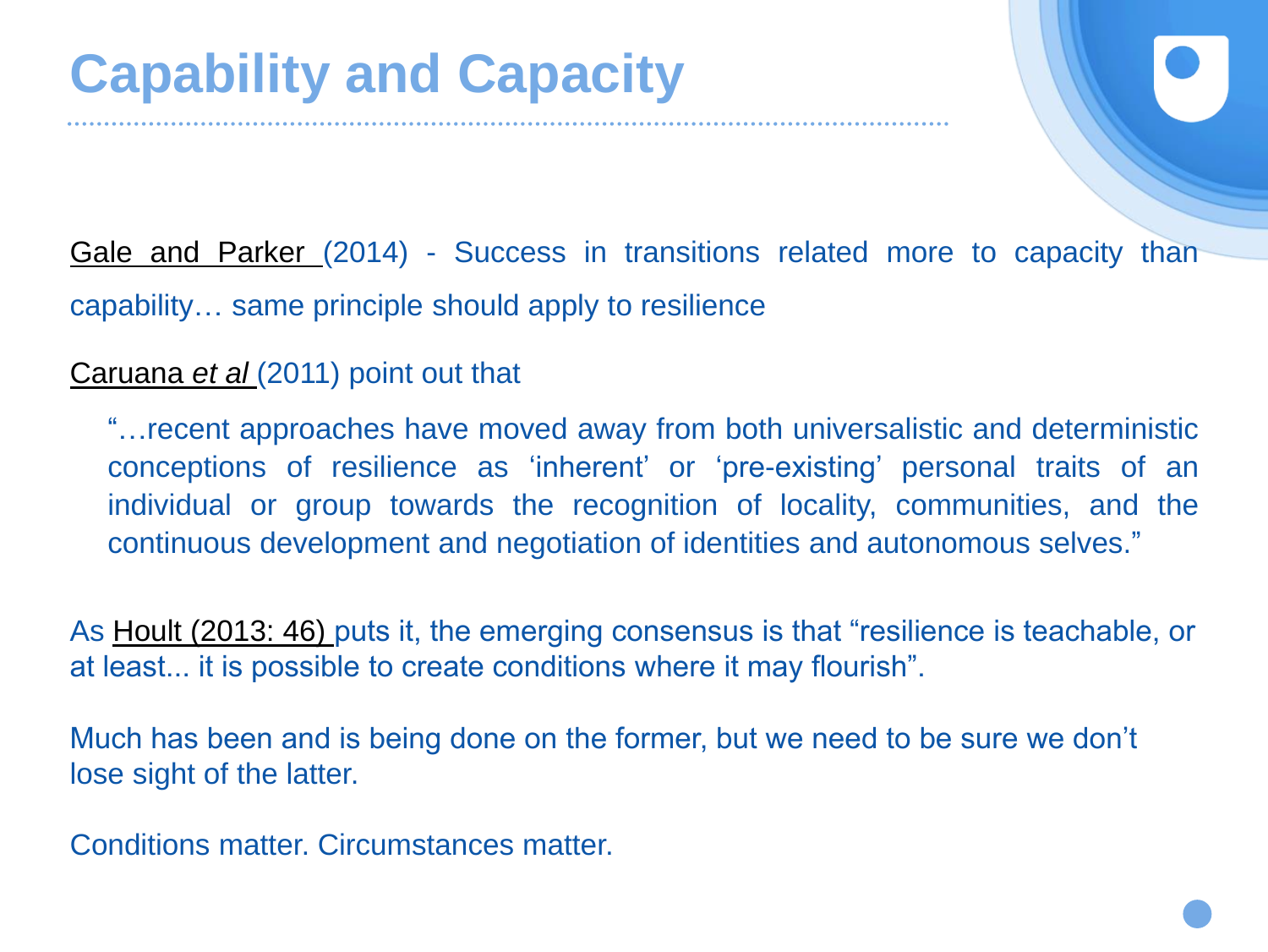#### **A simple framework for fostering student resilience**

#### We can allow resilience to flourish if we encourage students to...

| 1. Grow           | $\cdot$ Help them to develop a growth-mindset = to believe that they can<br>develop their abilities through time and effort, that they are not 'fixed'                                                                  |
|-------------------|-------------------------------------------------------------------------------------------------------------------------------------------------------------------------------------------------------------------------|
| 2. Struggle       | Ensure that they understand the role of failure in learning (i.e. its<br>essential) and guide them in learning from mistakes and set backs.                                                                             |
| 3. Delve          | • Push them to learn things at a deeper level, to actively engage with their<br>learning. If they are an active learner they will be more secure in their<br>learning and better able to deal with difficulties         |
| 4. Organise       | • Help them discover how to get organised and be prepared for their<br>studies over short and long term, and especially during transitions                                                                              |
| <b>5. Reflect</b> | Encourage active reflection, assist them in figuring out what really works<br>for them, and ensure that they have healthy perspective on their<br>progress. Do they understand the importance of this and how to do it? |
| U. ADIN           | • Make sure that they understand the breadth and depth of support<br>available to them as an OU student and encourage them to use this<br>when they need. Normalise asking for help and outline how to find it          |
| <b>7. Connect</b> | Encourage your students to make social and practical connections with<br>others, by fostering a sense of community and inclusion, and highlighting<br>the different ways students can support each other.               |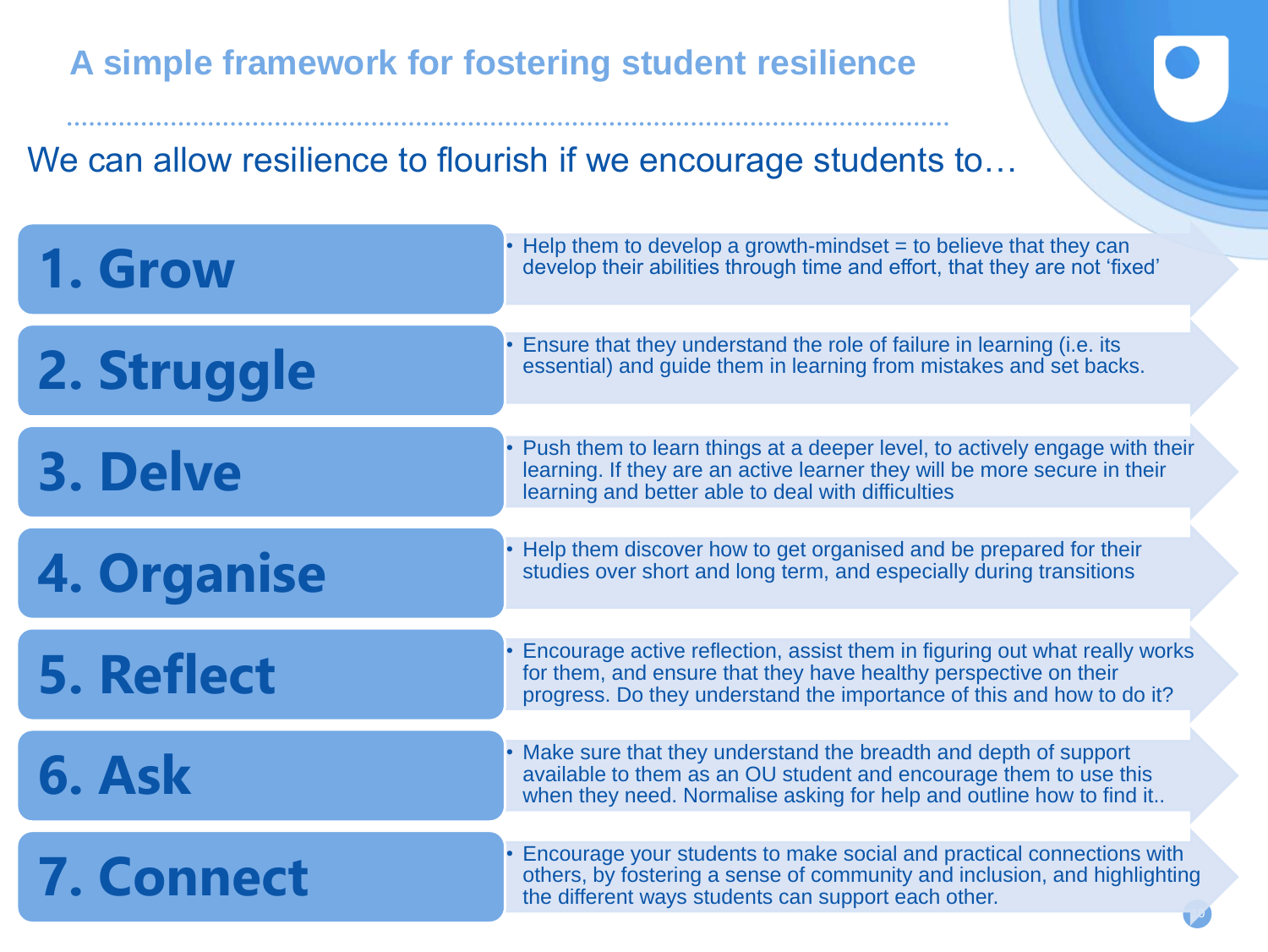## **EGAN'S SKILLED HELPER MODEL**

3 Stage model – useful in helping people solve problems and develop

opportunities; become better at helping themselves;

- •Framework for conceptualising the helping process;
- •Provides a map which can be used in exploring;
- •Emphasis is on empowerment seeks to move the person towards

action leading to outcomes which they choose and value.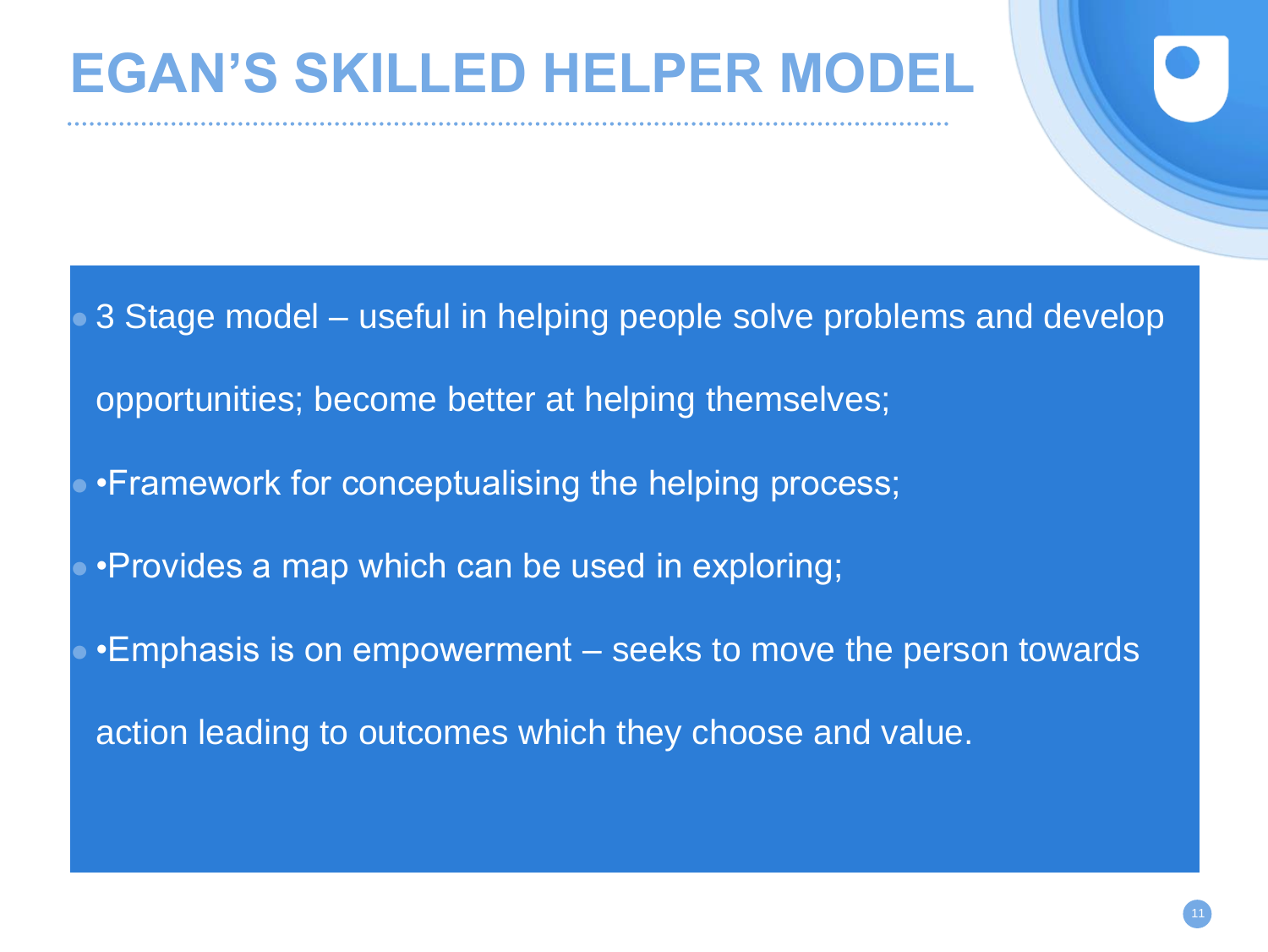#### **The IAG Framework**

**A framework and set of skills for supporting students to plan their studies, deal with challenges and make wellinformed decisions.**



Professional distance maintained Trust and rapport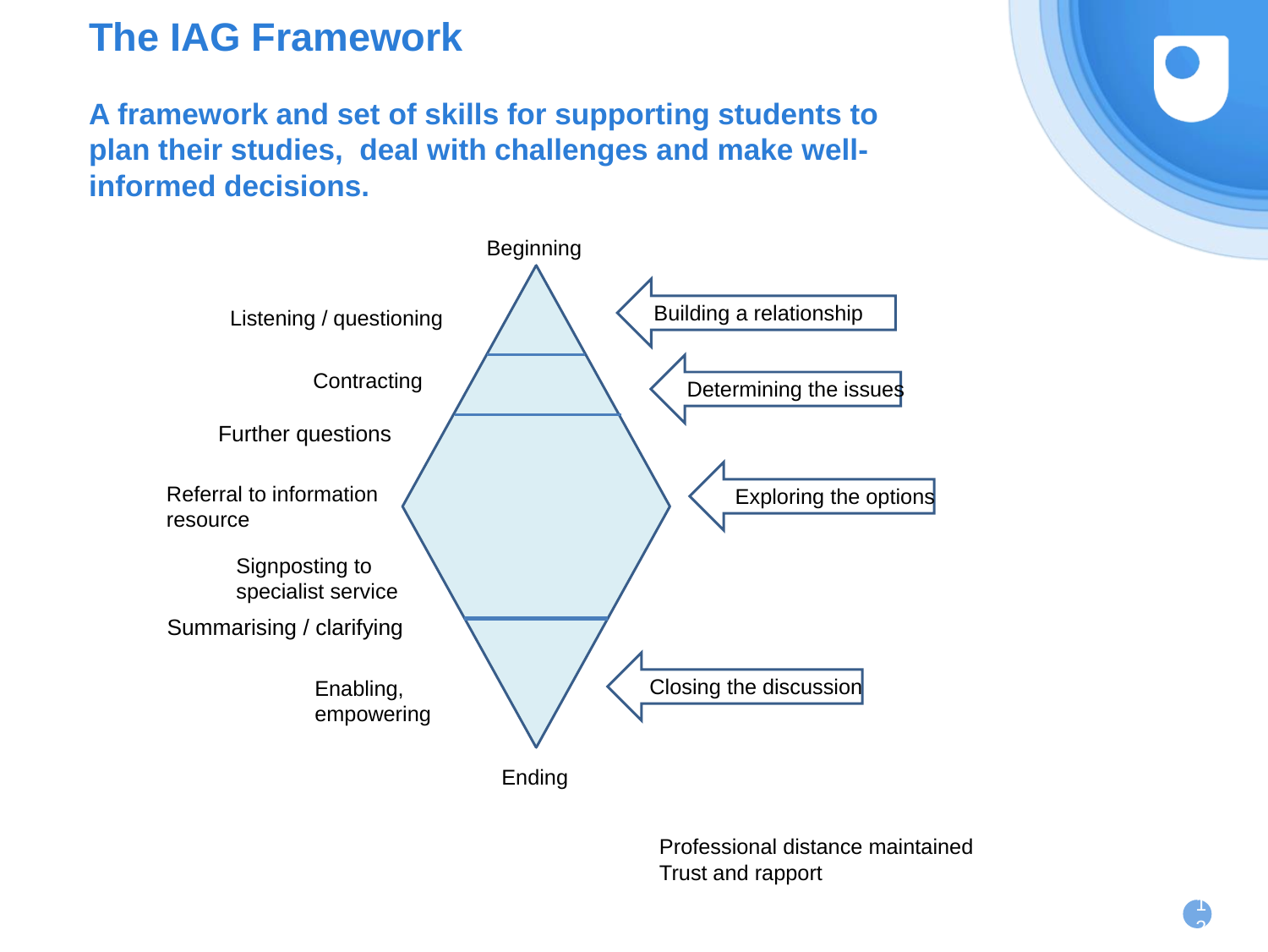## **'QUESTION THINKING' CULTIVATING A LEARNER MIND-SET WITH LEARNER QUESTIONS**

| <b>Where Am I now?</b>                                                                                                                                                                                                                                                                        | Where do I want to be?                                                                                                                                                                                                                                                                            | <b>How do I get there?</b>                                                                                                                                                                                                                                                      |
|-----------------------------------------------------------------------------------------------------------------------------------------------------------------------------------------------------------------------------------------------------------------------------------------------|---------------------------------------------------------------------------------------------------------------------------------------------------------------------------------------------------------------------------------------------------------------------------------------------------|---------------------------------------------------------------------------------------------------------------------------------------------------------------------------------------------------------------------------------------------------------------------------------|
| Expansive, exploratory and<br>creative                                                                                                                                                                                                                                                        | Challenging, reality testing,<br>and selecting                                                                                                                                                                                                                                                    | Focussing, committing,<br>moving forward                                                                                                                                                                                                                                        |
| • How did you feel?<br>.What are you thinking?<br>.What do you want<br>instead?<br>.What would be<br>happening?<br>.What would you be<br>doing/thinking/feeling?<br>. How many different ways<br>are there for you to do<br>this?<br>.Who/what might help?<br>.What about some wild<br>ideas? | • How do others see it/you?<br>.What does he/she<br>feel/think?<br>• What in all this is actually<br>the problem for you?<br>. How will you know when<br>you've achieved your goal?<br>.What's realistic?<br>• Which idea is most likely<br>to work for you?<br>.Which is within your<br>control? | .What is the important<br>thing?<br>.What would be best to<br>work on now?<br>• What is manageable?<br>.What will be the benefits,<br>and downsides, to doing<br>this?<br>. How will it be different for<br>you?<br>.What will you do first?<br>When?<br>•And after that? When? |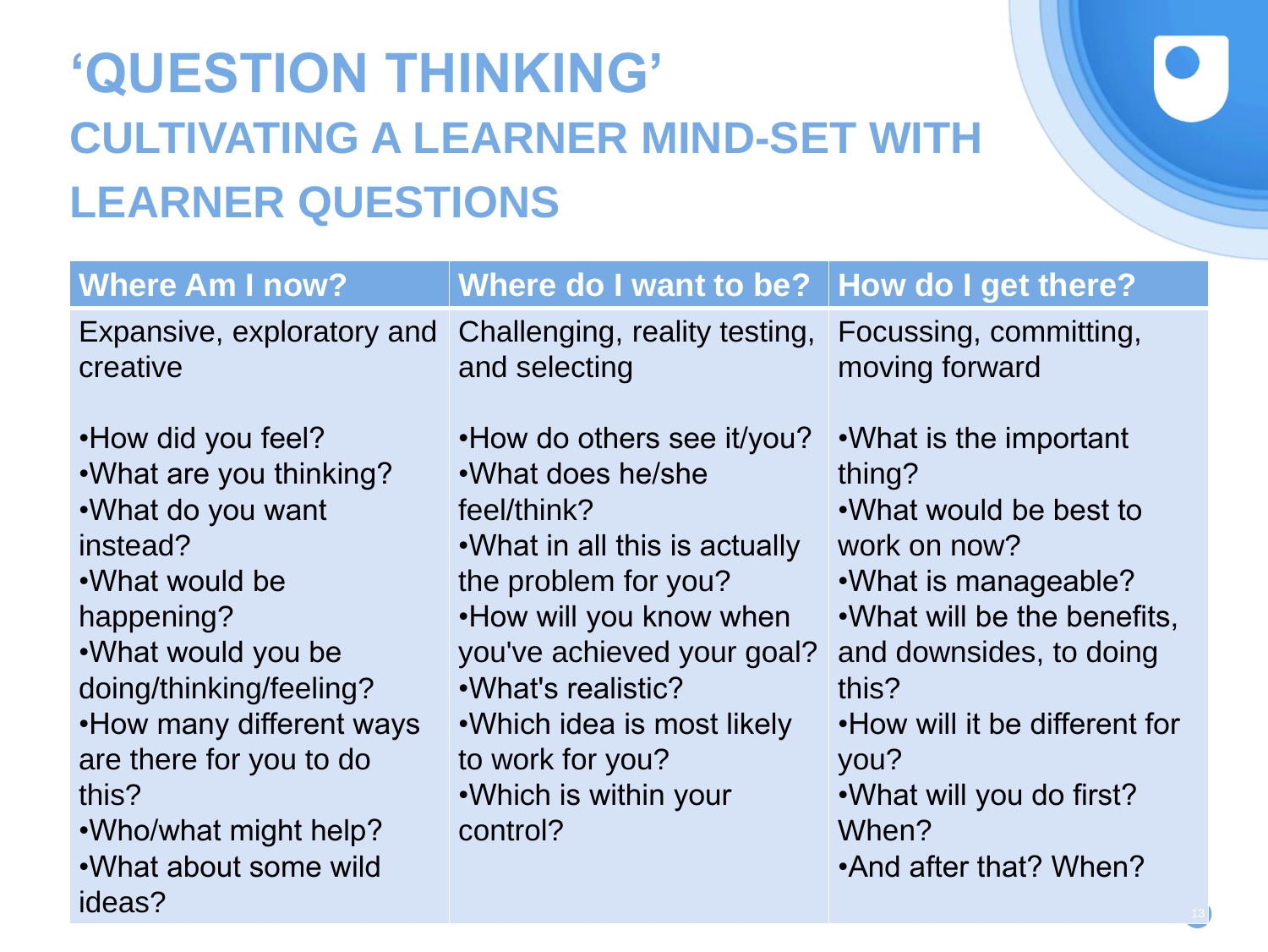## **The Toolkit**

- 
- PMI Scan NLP
- Offa's Agenda
- 

#### **Decision-Making** Route Maps

- Force Field Analysis (Fishbone) The Pot of Gold
- Takeaway
- Honey's (1988) Four Options **The Heart of the matter**

#### **Changing Perception**

- Plan Your Escape (Re-framing tool) **Learning/Coaching**
- 
- 

**Getting the Full Picture Positive Thinking Techniques** • SWOT Replacing the Tape

● Scaling tools **Expanding Horizons Mindmapping** 

**Timeline** 

● Blank Page GROW model • The Other Boots Kolb's Learning Cycle Learning styles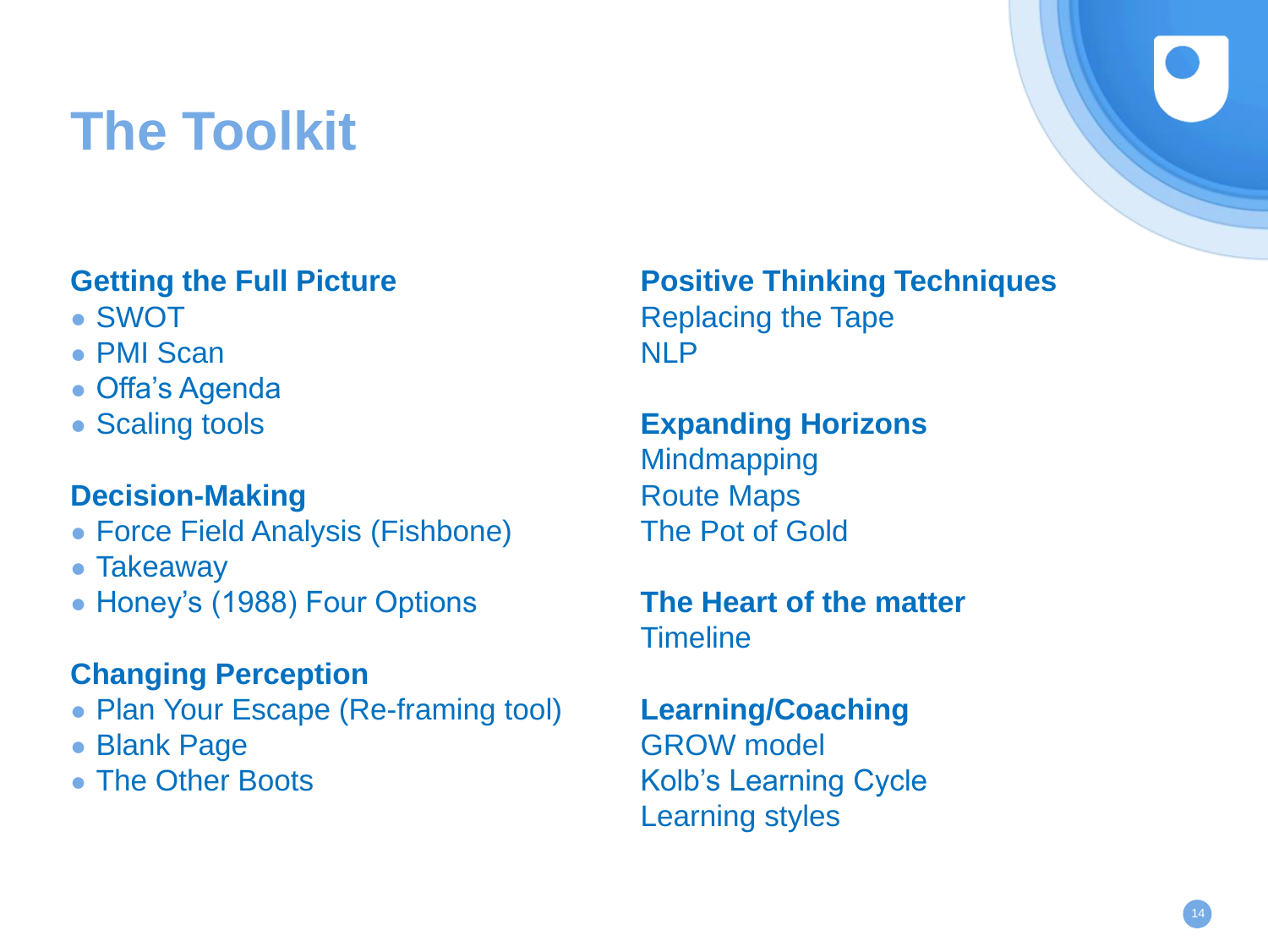## **Discussion: Distributed resilience?**

Whose role is it?

**The role of student support staff:**

- **What do you currently do to achieve this?**
- **What else could you do?**

**And who else should be involved?**

- **Who else has a key role here?**
- **And how can we work together?**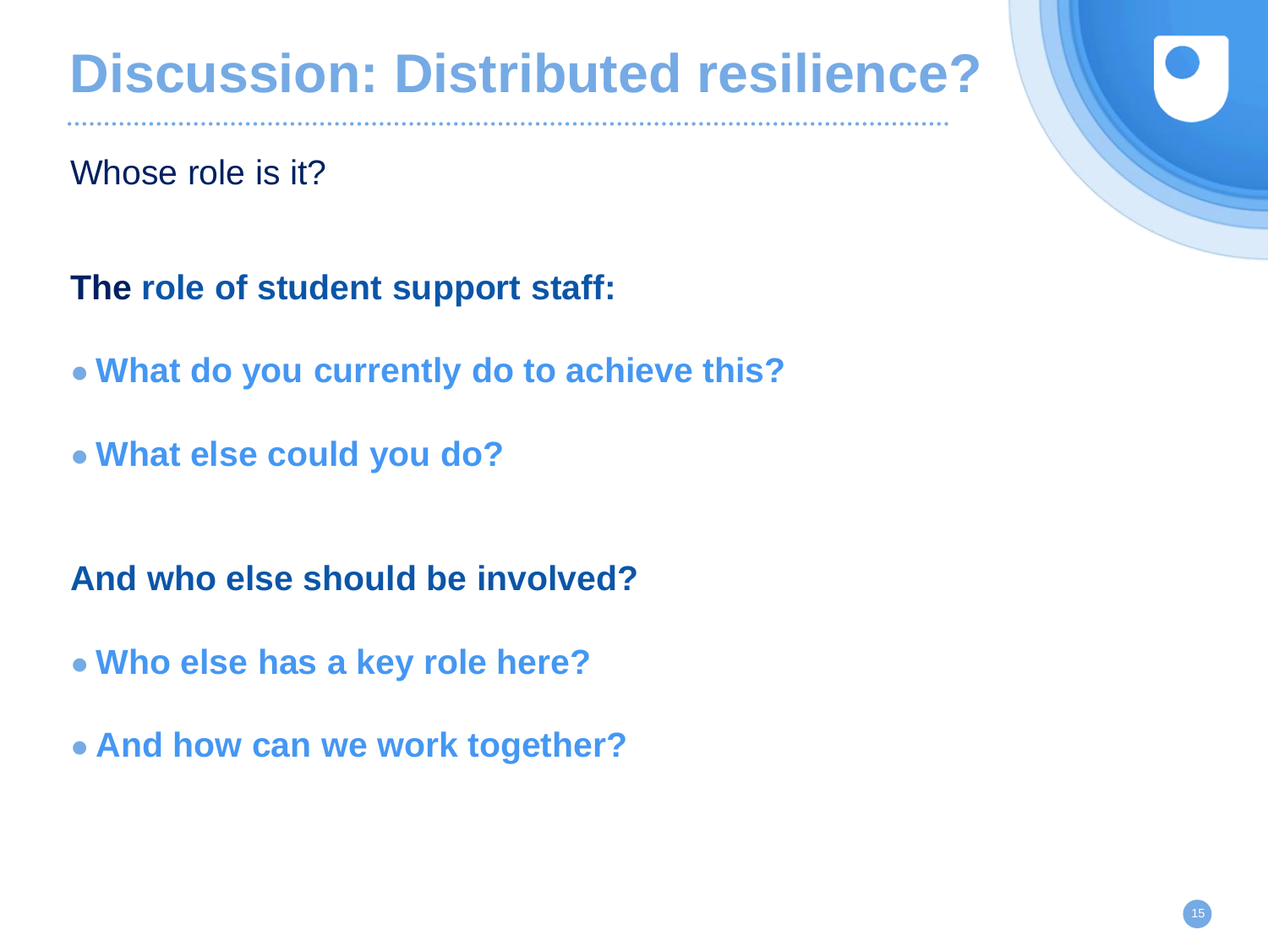### **Student Recruitment and Fees (SRF) Student Support Teams (SSTs) Student Recruitment and Advisers** Support **Advisors** Student Recruitment and  $\begin{vmatrix} \cdot & \cdot & \cdot \\ \cdot & \cdot & \cdot \\ \cdot & \cdot & \cdot \end{vmatrix}$  **Educational Advisors** Support **Advisors** and Support Advisors **Student Recruitment & Support Centres (SRSCs)**

**The IAG Continuum**

**Collective approach to student support**